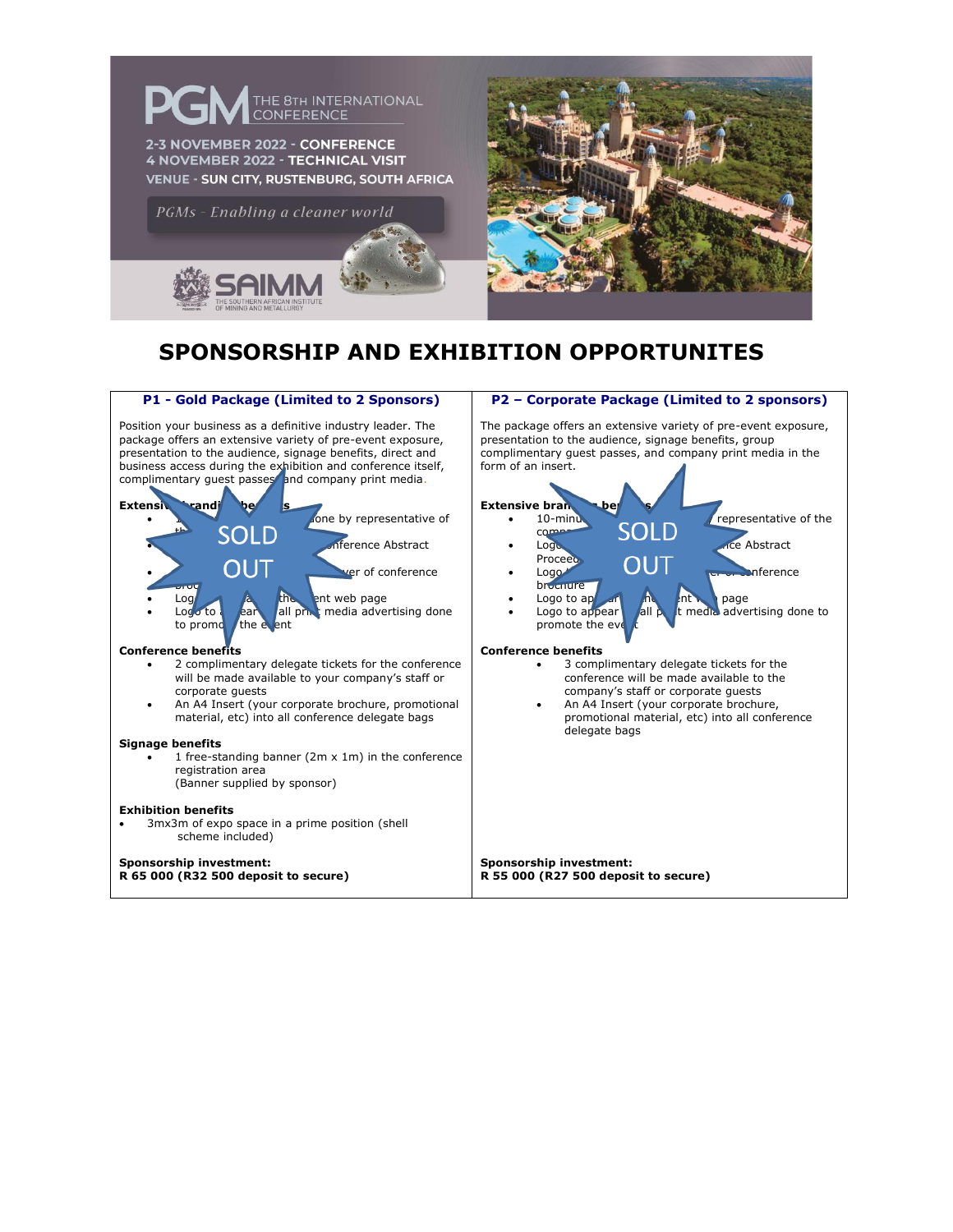

| P3 - Silver Package (Limited to 4 Sponsors)                                                                                                                                                                                                                                                                                                                                                                                                                                                                                                                                                                                                                                                                                                                                                                                                                                                                                                                           | P4 - Conference Bags (Limited to 1 Sponsor)                                                                                                                                                                                                                                                                                                                                                                                                                                                                                |
|-----------------------------------------------------------------------------------------------------------------------------------------------------------------------------------------------------------------------------------------------------------------------------------------------------------------------------------------------------------------------------------------------------------------------------------------------------------------------------------------------------------------------------------------------------------------------------------------------------------------------------------------------------------------------------------------------------------------------------------------------------------------------------------------------------------------------------------------------------------------------------------------------------------------------------------------------------------------------|----------------------------------------------------------------------------------------------------------------------------------------------------------------------------------------------------------------------------------------------------------------------------------------------------------------------------------------------------------------------------------------------------------------------------------------------------------------------------------------------------------------------------|
| The package offers an extensive variety of pre-event<br>exposure, announcement to the audience, signage benefits,<br>direct and business access during the exhibition and<br>conference itself, complimentary guest passes, and company<br>print media.<br><b>Extensive branding benefits</b><br>Logo to appear inside the Conference Abstract<br>$\bullet$<br>Proceedings<br>Logo to appear on the front cover of conference<br>brochure<br>Logo to appear on the event web page<br>Logo to appear on all print media advertising done<br>to promote the event<br><b>Conference benefits</b><br>1 complimentary delegate tickets for the conference<br>$\bullet$<br>will be made available to your company's staff or<br>corporate guests<br>An A4 Insert (your corporate brochure, promotional<br>material, etc) into all conference delegate bags<br><b>Exhibition benefits</b><br>2mx3m of expo space in a prime position (shell<br>$\bullet$<br>scheme included) | Display your logo on all conference bags distributed to<br>delegates.<br><b>Extensive branding benefits</b><br>Logo to appear on the event web page<br>Logo to appear on all print media advertising done to<br>promote the event<br>Logo to appear on all Conference Bags (provided by<br>$\bullet$<br>SAIMM)<br>An A4 Insert (your corporate brochure, promotional<br>$\bullet$<br>material, etc) into all conference delegate bags                                                                                      |
| Sponsorship investment:<br>R 45 000 (R22 500 deposit to secure)                                                                                                                                                                                                                                                                                                                                                                                                                                                                                                                                                                                                                                                                                                                                                                                                                                                                                                       | Sponsorship investment:<br>R 45 000 (R22 500 deposit to secure)                                                                                                                                                                                                                                                                                                                                                                                                                                                            |
| <b>P5-Exhibitor</b>                                                                                                                                                                                                                                                                                                                                                                                                                                                                                                                                                                                                                                                                                                                                                                                                                                                                                                                                                   |                                                                                                                                                                                                                                                                                                                                                                                                                                                                                                                            |
| The package offers an extensive variety of pre-event<br>exposure, announcement to the audience, signage benefits,<br>direct and business access during the exhibition and<br>conference itself, complimentary quest passes, and company<br>print media.                                                                                                                                                                                                                                                                                                                                                                                                                                                                                                                                                                                                                                                                                                               | <b>P6 - Dinner Social Networking Function (Limited to</b><br>1 Sponsor)<br>The dinner is designed to be an informal function on one of the<br>conference days. Attendants will include delegates, sponsors,<br>exhibitors and guests.                                                                                                                                                                                                                                                                                      |
| <b>Extensive branding benefits</b><br>Logo to appear inside the Conference Proceedings<br>$\bullet$<br>Logo to appear inside the Conference Abstract<br>Proceedings<br>Logo to appear on the event web page<br>$\bullet$<br>Logo to appear on all print media advertising done<br>to promote the event<br><b>Conference benefits</b><br>1 complimentary delegate tickets for the conference<br>$\bullet$<br>will be made available to your company's staff or<br>corporate quests<br>An A4 Insert (your corporate brochure, promotional<br>material, etc) into all conference delegate bags<br><b>Exhibition benefits</b><br>2mx3m expo space in a prime position (shell<br>scheme included)                                                                                                                                                                                                                                                                          | <b>Extensive branding benefits</b><br>10-minute presentation done by representative of the<br>$\bullet$<br>company at the cocktail reception<br>Logo to appear inside the Conference Abstract<br>$\bullet$<br>Proceedings<br>Logo to appear on the front cover of conference<br>$\bullet$<br>brochure<br>Logo to appear on the event web page<br>$\bullet$<br>Logo to appear on all print media advertising done to<br>promote the event<br><b>Conference benefits</b><br>Company to brand the entire dinner function<br>٠ |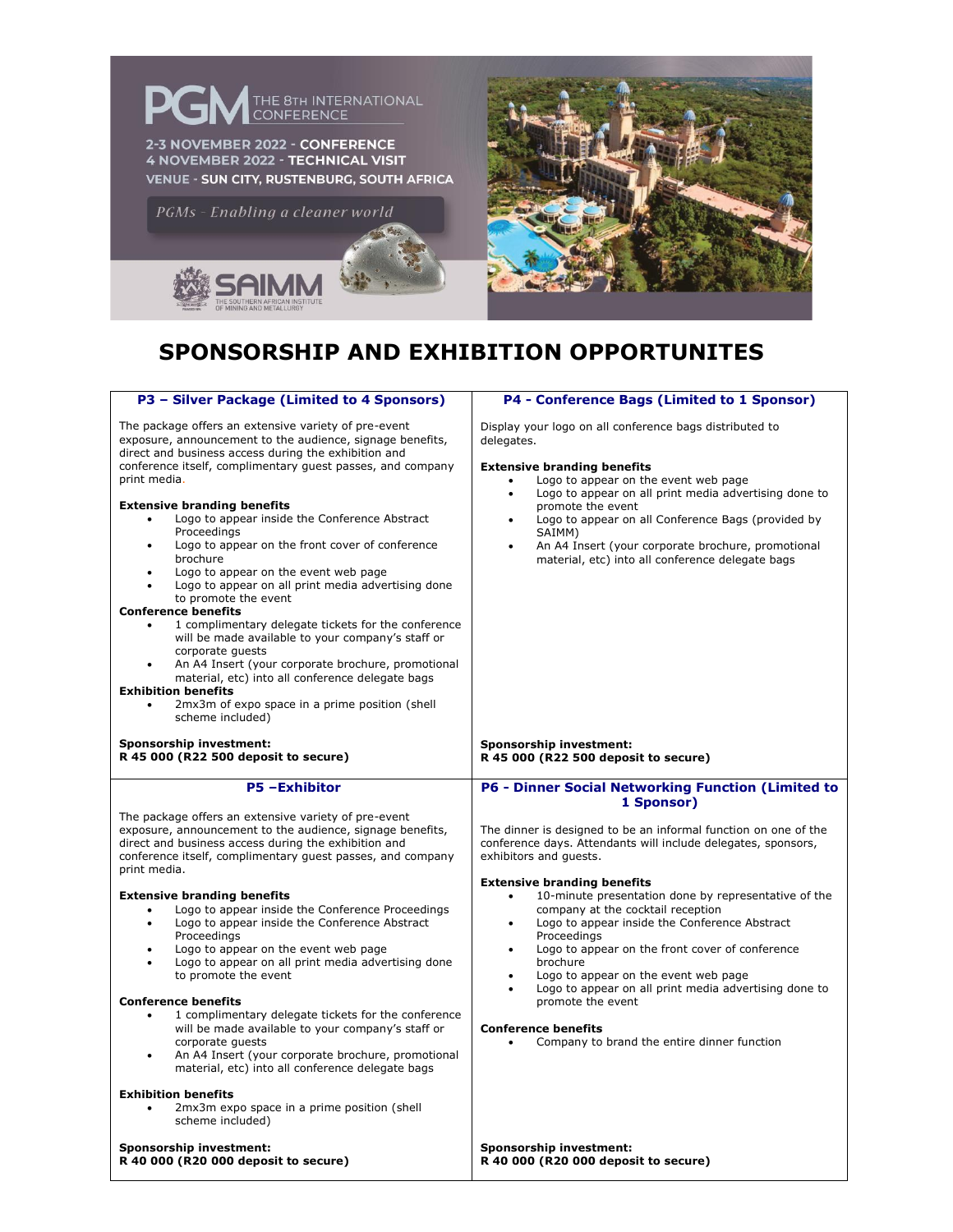

| <b>P7 -Networking Function (Limited to 1</b>                                                                                                                                                                                                                                                                                                                                                                                                                                                                                                                                                                                                                                                                 | P8 - Lanyards (Limited to 1 Sponsor)                                                                                                                                                                                                                                                                                                                     |
|--------------------------------------------------------------------------------------------------------------------------------------------------------------------------------------------------------------------------------------------------------------------------------------------------------------------------------------------------------------------------------------------------------------------------------------------------------------------------------------------------------------------------------------------------------------------------------------------------------------------------------------------------------------------------------------------------------------|----------------------------------------------------------------------------------------------------------------------------------------------------------------------------------------------------------------------------------------------------------------------------------------------------------------------------------------------------------|
| <b>Sponsors)</b><br>A cocktail reception is designed to be an informal function<br>staged at the end of a conference day. Attendants will include<br>delegates, sponsors, exhibitors, and guests and a 10-minute<br>audience address.<br><b>Extensive branding benefits</b><br>10-minute presentation done by representative of<br>٠<br>the company at the cocktail reception<br>Logo to appear inside the Conference abstract<br>$\bullet$<br>Proceedings<br>Logo to appear on the front cover of conference<br>٠<br>brochure<br>Logo to appear on the event web page<br>$\bullet$<br>Logo to appear on all print media advertising done<br>$\bullet$<br>to promote the event<br><b>Conference benefits</b> | Display your logo on all lanyards distributed to delegates<br><b>Extensive branding benefits</b><br>Logo to appear on the from cover of conference<br>broch.<br>Logo to<br><u>nar</u> d<br>Jage<br>advertising done to<br>Logo to $a$ $\mathbf{p}$<br>SOLD<br>promet<br>will be used by<br>Logo u<br>Conferen.<br>OUT<br>Lanyar<br><b>JEW By Sponsor</b> |
| Company to brand the entire cocktail function<br>$\bullet$                                                                                                                                                                                                                                                                                                                                                                                                                                                                                                                                                                                                                                                   |                                                                                                                                                                                                                                                                                                                                                          |
| Sponsorship investment:<br>R 30 000 (R15 000 deposit to secure)                                                                                                                                                                                                                                                                                                                                                                                                                                                                                                                                                                                                                                              | Sponsorship investment:<br>R 10 000 (R5 000 deposit to secure)                                                                                                                                                                                                                                                                                           |
| P9 - Pens and Notepads (Limited to 1 Sponsor)                                                                                                                                                                                                                                                                                                                                                                                                                                                                                                                                                                                                                                                                | <b>P10 -Technical Visit (Limited to 1 Sponsor)</b>                                                                                                                                                                                                                                                                                                       |
| Display your logo on all pens and pads distributed to<br>delegates                                                                                                                                                                                                                                                                                                                                                                                                                                                                                                                                                                                                                                           | Display your company brand in the transport facility to and from<br>destinations.                                                                                                                                                                                                                                                                        |
| <b>Extensive branding benefits</b><br>Logo to appear on the front cover of conference<br>brochure.<br>Logo to appear on the event web page<br>٠<br>Logo to appear on all print media advertising done<br>٠<br>to promote the event<br>Logo to appear on the pens and pads that will go<br>٠<br>into the Conference delegate bags<br>Pens & pads to be supplied and branded by the<br>$\bullet$<br>sponsor.                                                                                                                                                                                                                                                                                                   | <b>Extensive branding benefits</b><br>Logo to appear on the front cover of conference<br>brochure<br>Logo to appear on the event web page<br>٠<br>Logo to appear on all print media advertising done to<br>$\bullet$<br>promote the event<br>Company may brand and present on the coach trip<br>٠<br>between destinations                                |
| Sponsorship investment:<br>R 10 000 (R5 000 deposit to secure)                                                                                                                                                                                                                                                                                                                                                                                                                                                                                                                                                                                                                                               | Sponsorship investment:<br>R 20 000 (R10 000 deposit to secure)                                                                                                                                                                                                                                                                                          |

#### **Note: All prices include VAT**

Why you should sponsor:

- Receive cost-effective marketing exposure and branding to your target market, culminating in face-to-face meeting with your best prospects at the event
- Position and profile yourself as an industry leader
- Increase your brand recognition
- Create new partnerships and alliances
- Develop relationships through new networking opportunities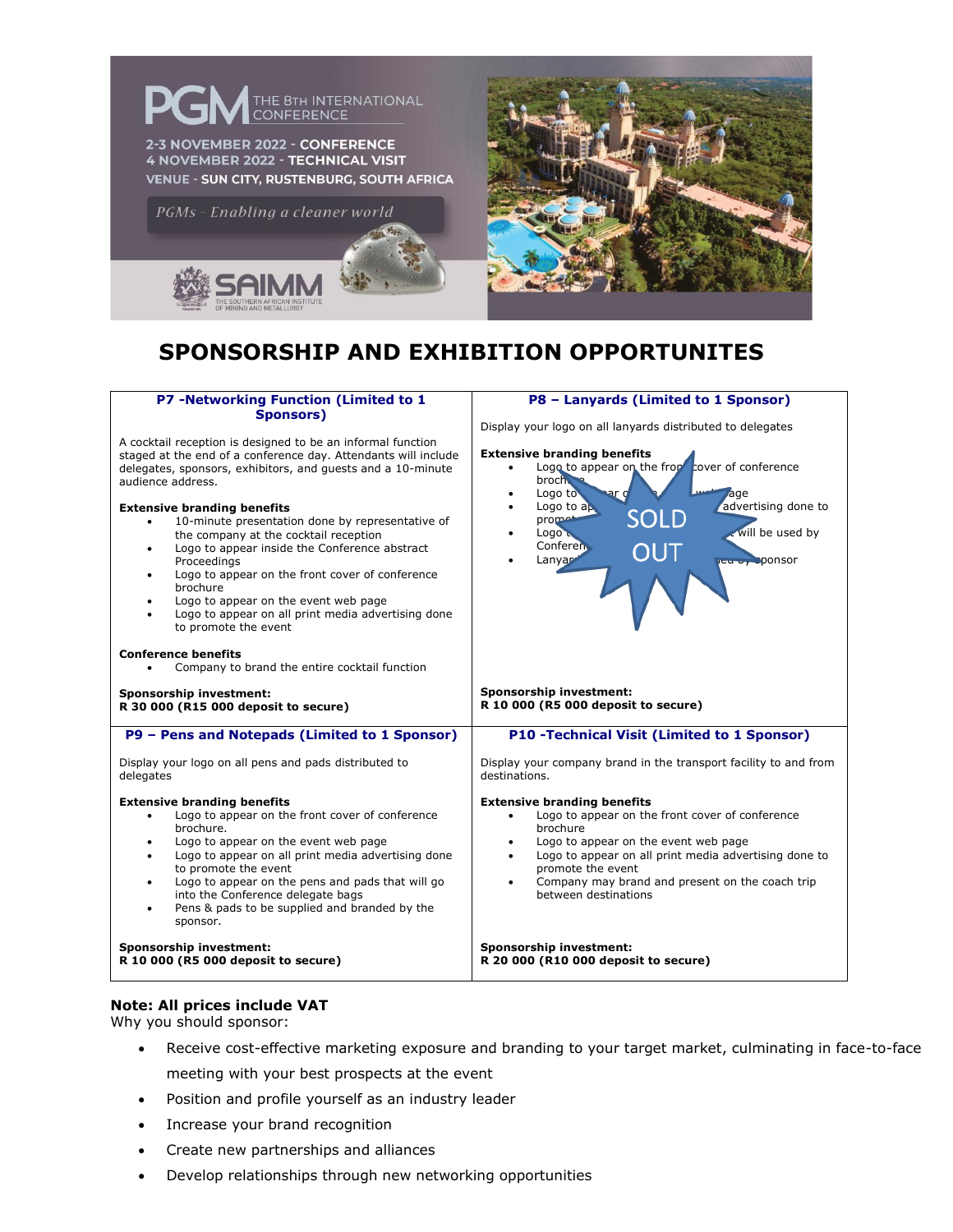

• Showcase new applications to a targeted audience of decision makers

| <b>ACCEPTANCE FORM</b>                                                                |  |  |                                           |            |  |  |  |
|---------------------------------------------------------------------------------------|--|--|-------------------------------------------|------------|--|--|--|
| Preference: P1_____ P2_____ P3_____ P4_____ P5_____ P6_____ P7______ P8_____ P9______ |  |  |                                           |            |  |  |  |
|                                                                                       |  |  |                                           | <b>P10</b> |  |  |  |
|                                                                                       |  |  | A 50% deposit is required upon acceptance |            |  |  |  |
| <b>Company Name:</b>                                                                  |  |  |                                           |            |  |  |  |
| <b>Postal Address:</b>                                                                |  |  |                                           |            |  |  |  |
| <b>Contact Person:</b>                                                                |  |  |                                           |            |  |  |  |
| Capacity:                                                                             |  |  |                                           |            |  |  |  |
| Signed:                                                                               |  |  |                                           |            |  |  |  |

### **SAIMM Online Conference Sponsorship Benefits**

- Get cost-effective marketing exposure and branding to your target market
- Position and profile yourself as an industry leader
- Increase your brand recognition
- Create new partnerships and alliances

#### **ONLINE SPONSORSHIP PACKAGES**

- Social Media branding and online marketing (SAIMM Website) leading up to, during and post the conference (Logo and link advertising) and 1 free online registration. Recognition as an online sponsor. Logo to appear on streaming platform. **R5500**
- Email advertising to the SAIMM member database (Logo and link advertising) and 1 free online registration. Recognition as an online sponsor. Logo to appear on streaming platform. **R5500**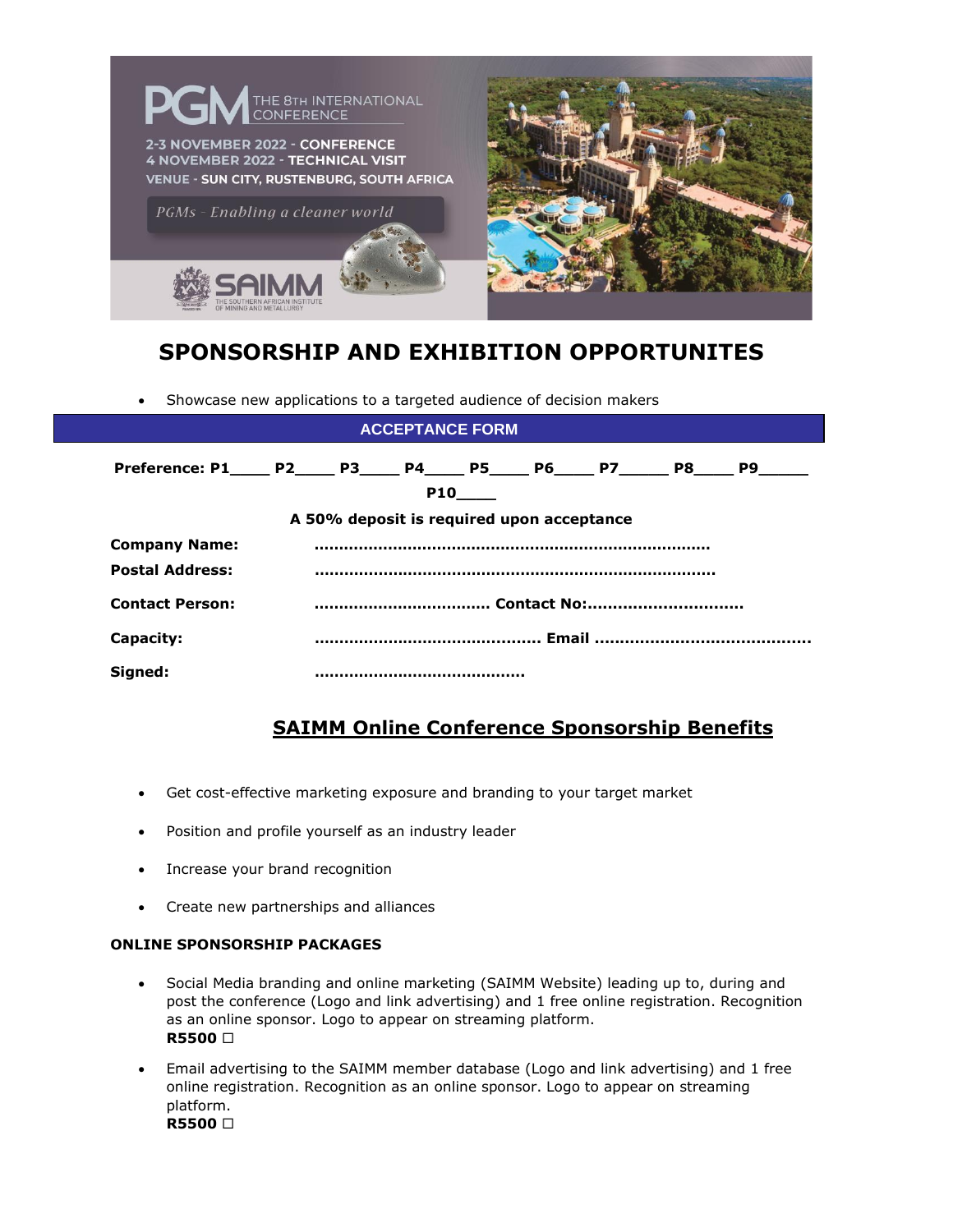

- A 5-minute corporate video/ presentation before the online conference series and a branded waiting room slide for the duration of the conference. Logo to appear on streaming platform. **R6000**
- Online registration page banner advertising **R2000**
- Digital delegate bag: Add your marketing material to the digital delegate bag. (maximum of 3 items in the bag) **R600**

### **Note: All prices include VAT**

Why you should sponsor:

- Get cost-effective marketing exposure and branding to your target market, culminating in face-to-face meeting with your best prospects at the event
- Position and profile yourself as an industry leader
- Increase your brand recognition
- Create new partnerships and alliances
- Develop relationships through new networking opportunities
- Showcase new applications to a targeted audience of decision makers

### **ACCEPTANCE FORM**

### **A 50% deposit is required upon acceptance**

**Company Name: ………………………………………………………………………** 

**Postal Address: ……………………………………………………………………….**